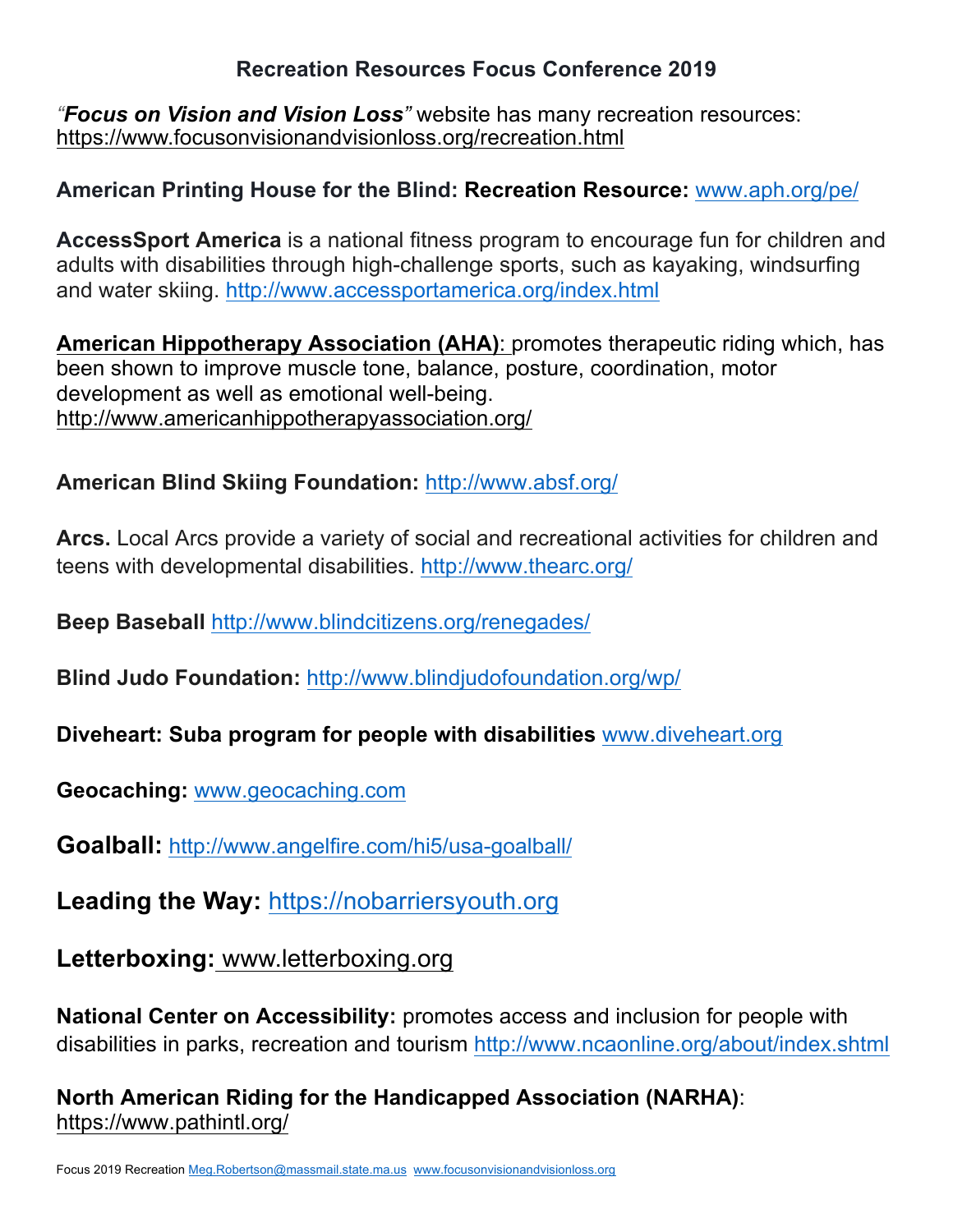**National Center on Physical Activity and Disability:** www.ncpad.org

**National Park and Recreation Association:** http://www.nrpa.org/

**National Parks & Federal Recreational Land, Access Pass**: http://www.nps.gov/findapark/passes.htm

**No Barriers:** http://www.nobarriersusa.org/about-us/

**Recreation Resource:** www.aph.org/pe/

**Rowing:** Community Rowing – Brighton **www.communityrowing.org/outreach/adaptive-rowing/**

## **Sailing**

**Blind Sailing International** www.blindsailing.org

Carroll Center for the Blind **http://carroll.org/services/recreation/sailblind/**

Courageous Sailing – Charlestown **www.courageoussailing.org/adult/adaptive-sailing**

Pier's Park Sailing Center – East Boston **http://piersparksailing.org/adaptive-sailing**

**Skating: SABAH** www.sabahinc.org

**Ski for Light:** http://www.sfl.org/new/

**New England Nordic Ski Association at Weston Ski Track** https://www.nensa.net/index.html

## **US Surgeon General Exercise Recommendations:** www.surgeongeneral.gov

**Tandem Clubs:** https://tandemclub.org

**Rush-Miller Foundation:** assists Individuals who are legally blind in getting a tandem bike http://www.rushmillerfoundation.org

Focus 2019 Recreation Meg.Robertson@massmail.state.ma.us www.focusonvisionandvisionloss.org **Texas School for the Blind:** Liveblinders resources http://www.livebinders.com/play/play?id=1926100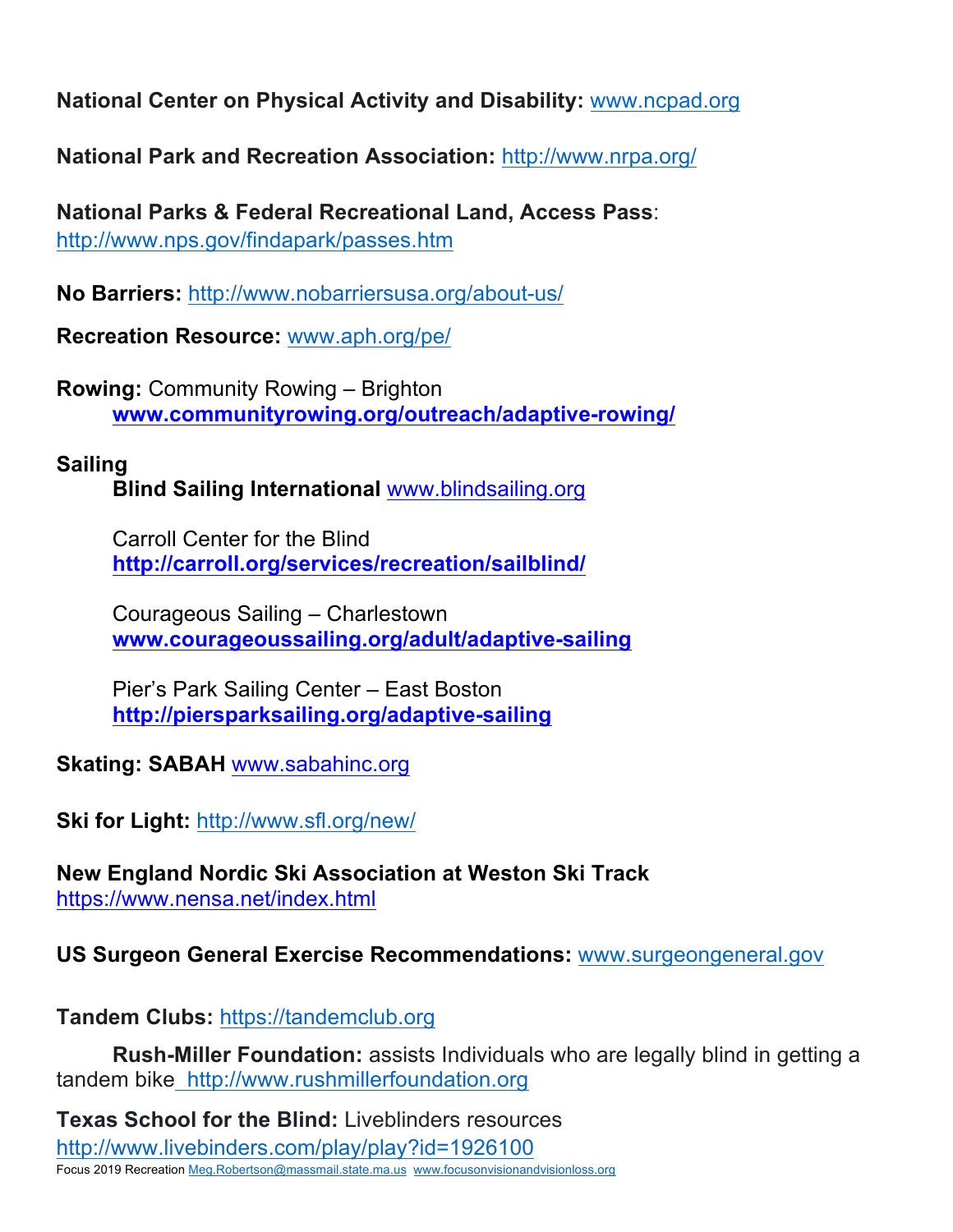## **United States Association of Blind Athletes (USABA)** www.usaba.org

**Wheelchair Sports & Recreation Association:** http://www.wheelchairsportsandrecreation.com/

**YMCA:** http://www.ymca.net/

Yoga: https://www.blindalive.com/yoga-workouts

## **CAMPS**

**Blind Camp in Maine:** Sponsored by the American Legion at Camp Lawroweld, Weld, Maine. Ages 12 and up and adults who are blind and their families. For more information, call Brenda Elliot at 617-670-3820

**Camp Jabberwocky:** https://www.campjabberwocky.org/

# **New England and Massachusetts Resources**

**Access Recreation Boston:** www.accessrec.org .

**Adaptive Sports Partners of North Country:** http://adaptivesportspartners.org

**All Out Adventures;** http://www.alloutadventures.org/

**Museum of Fine Arts:** http://www.mfa.org/visit/accessibility

**Association for Blind Citizens** http://www.blindcitizens.org/ Beep Baseball http://www.blindcitizens.org/renegades/

**Blind Ice Hockey: Joel Klug** Joel.klug@va.gov **Paul Thompson** Paul.thompson2@va.gov

**Carroll Center for the Blind**, Outdoor Enrichment Program http://www.carroll.org/recreation/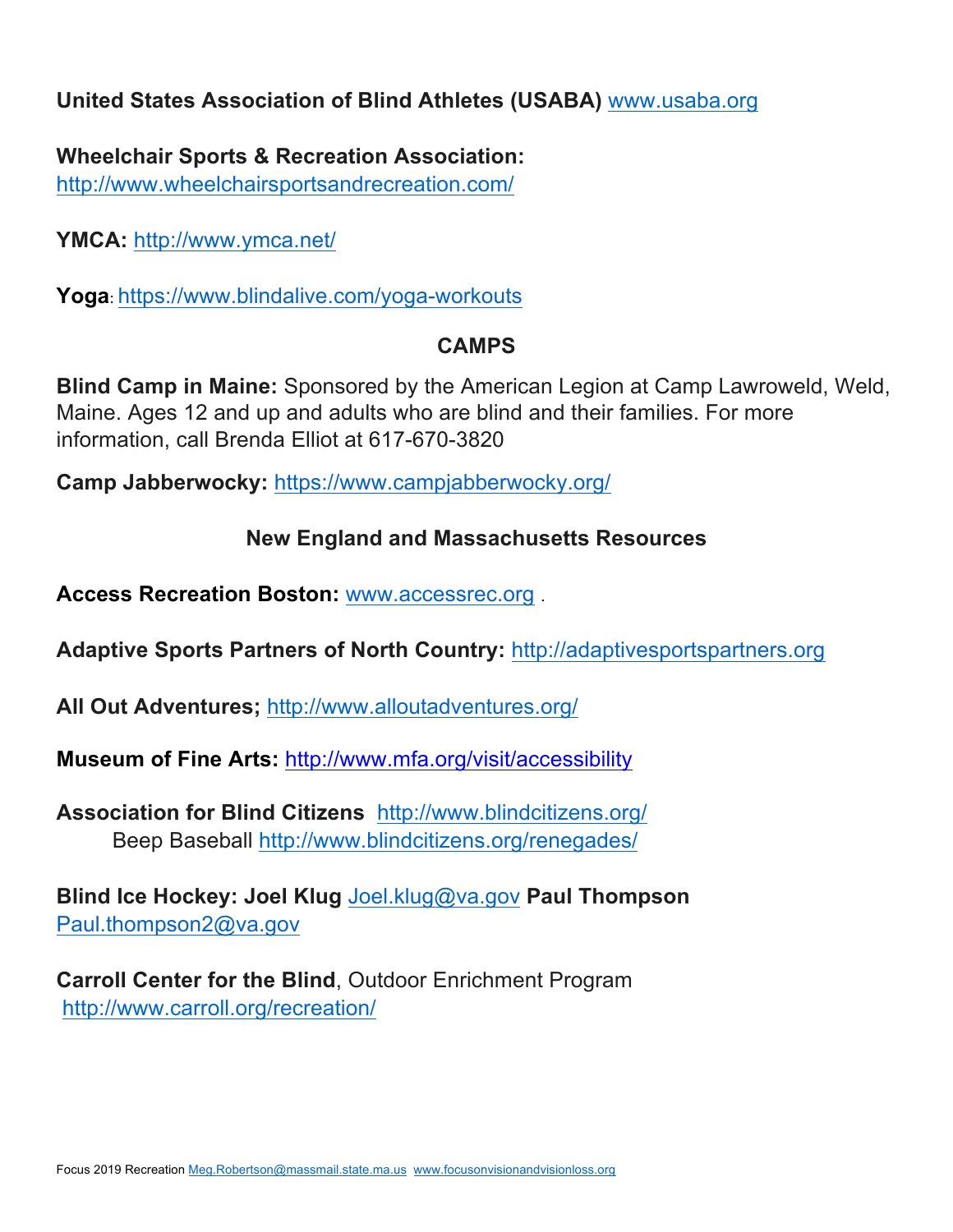**Horseback Riding**: http://www.equinesite.com/therapyride.htm NARHA Centers in Mass. http://www.pathintl.org/path-intl-centers/find-center Dausha C Campbell DBA Serendipity Riding Stable – Plymouth 704-491-0294 www.serendipityridingstables.com Handi Kids – Bridgewater 508-697-7557 www.handikids.org Wellspring Farm LLC – Rochester 508-763-5896 www.wellspringfarmlearningcenter.com

**J.U.M.P.** (Just Understand My Potential) is educational nonprofit that introduces young people to the mountains of New England. www.jumpinc.org

**Leaping Forward in Transition: Daniel Norris** dnorris@vabvi.org **Kaelyn Modrak**  kmodrak@resourcevt.org

**Maine Organization for Blind Athletic and Leadership Education:** Designed to provide instruction and competitive sports opportunities to individuals who are blind or VI**.** www.mobale.org mobalesports@gmail.com

**Mass. Department of Conservation & Recreation** Universal Access Program http://www.mass.gov/dcr/universal\_access

**Mass. Index**: https://www.mass.gov/index.php/accessible-recreation

**Mass. Sensory Trails**: www.massaudubon.org Drumlin Fair Accessible Trail www.massaudubon.org/drumlin

**Mass in Motion Communities:** Increasing safe opportunities for physical activity through new and enhanced open spaces, parks, playgrounds and other recreational facilities. http://www.mass.gov/eohhs/gov/departments/dph/programs/communityhealth/mass-in-motion/community/mim-communities/

**Matter of Balance Programs:** https://mainehealth.org/about/healthycommunities/healthy-aging/matter-of-balance

**Nature Trail- Broadmoor Wildlife Sanctuary**: 508-655-2296 http://www.massaudubon.org/Nature\_Connection/Sanctuaries/Broadmoor/

**New England Ski for Light:** http://www.nersfl.org/

**Perkins School for the Blind** | Outreach Activities http://www.perkins.org/community-programs/outreach-student-services/

**Special Olympics Massachusetts (SOMA)** provides year-round sports training and athletic competition for all persons with intellectual disabilities. Minimum age is eight years of age, no maximum age requirement.

Focus 2019 Recreation Meg.Robertson@massmail.state.ma.us www.focusonvisionandvisionloss.org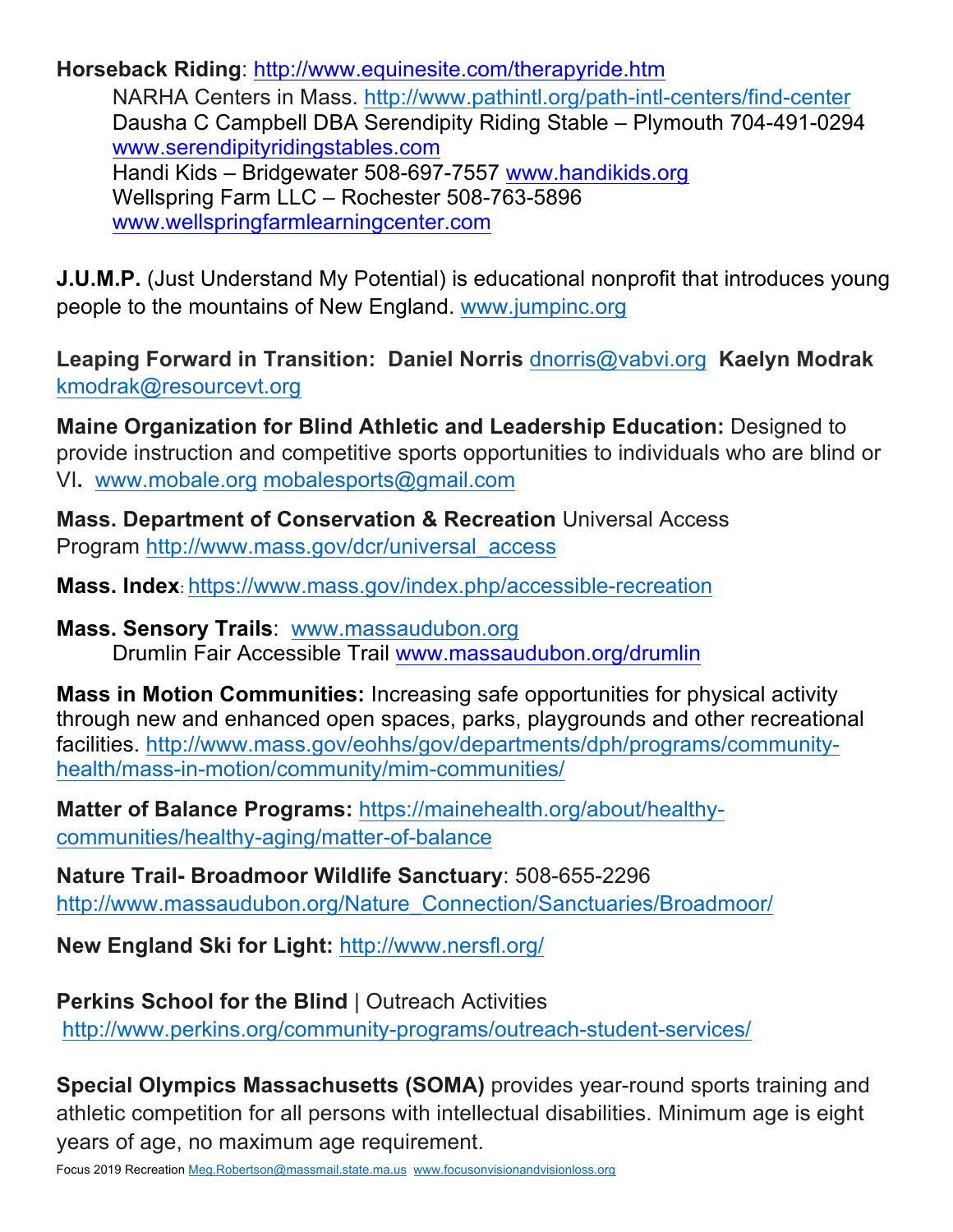**Spaulding Adaptive Sports Center:** http://spauldingrehab.org/conditions-andtreatments/adaptive-sports

**Talking Book Library:** https://www.perkins.org/library **"**Patrons of the Perkins Library have access to a world of resources - from braille and audio books to accessible magazines and museum passes. Readers with visual impairment, blindness or physical disability are able to read independently in a format most comfortable to them." Each state has access to a talking book library.

**Universal Access Program**, MA Dept. of Conservation & Recreational. Provides outdoor recreation opportunities in Massachusetts State Parks for visitors of all abilities. http://www.mass.gov/dcr/universal\_access/index.htm

**WayPoint Adventure:** The mission is to help youth and adults of all abilities discover their purpose, talents, and strengths through the transforming power of adventure. http://waypointadventure.org/

*Books Matter of Balance Exercises Audio Description: Perkins Library*  http://www.perkins.org/library

*Exercise & Physical Activity*, Go4Life Publication #09-4258 National Institute of Aging, 2013

*Physical Education and Sports for People with Visual Impairments and Deafblindness:* Foundations of Instruction: Lauren Lieberman, Paul and Susan Ponchillia APH Press www.aph.org

*Integrating the Visually Impaired Student into Physical Education: A Teacher's Resource Manual.* Canadian Blind Sports Association http://www.canadianblindsports.ca/eng/index.htm

#### *"Don't Forget The Fun! Developing Inclusive Recreation"*

Kormissar/Hart/Friedlander/Tufts/Paiewonsky, Project REC 1997, Institute for Community Inclusion, Boston MA

## *Mass Audubon's ALL Person's Trails: A Manual of Guidelines & Best Practices for Developing & Operating Universally Designed Interpreted Trail Experiences.*  2016 www.massaudubon.org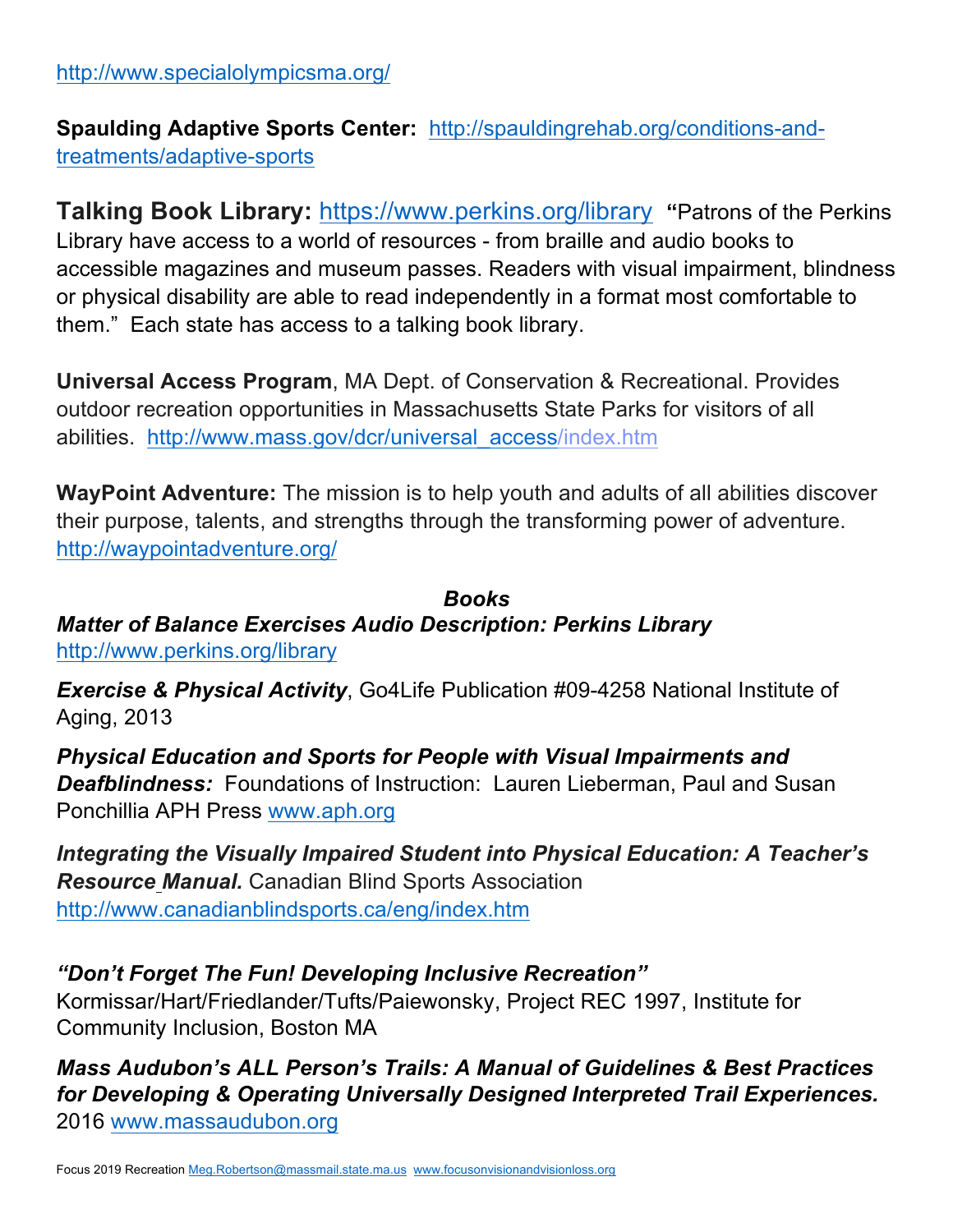*American Printing House for the Blind/APH resources:* www.aph.org (available FREE with registration from MCB Adult Quota account)

*Going Places: Transition Guidelines for Community-Based Physical Activities for Students who have VI, Blindness or Deafblindness.*

*GAMES for People With Sensory Impairments: Strategies for Including Individuals of All Ages*

*Walk Run for Fitness Kit:* Lieberman/Schedlin

#### **Equipment Resources**

Beeper balls: Maxiaids/LS&S

American Printing House for the Blind: www.aph.org (can order from MCB Quota account-FREE if registered with MCB APH Quota account)

Tactile Board Games

Talking GlowDice

APH Sound Balls & Rib-It-Balls

Walk/Run for Fitness Kit

30-Love Tennis Kit

JumpRope to Fitness Kit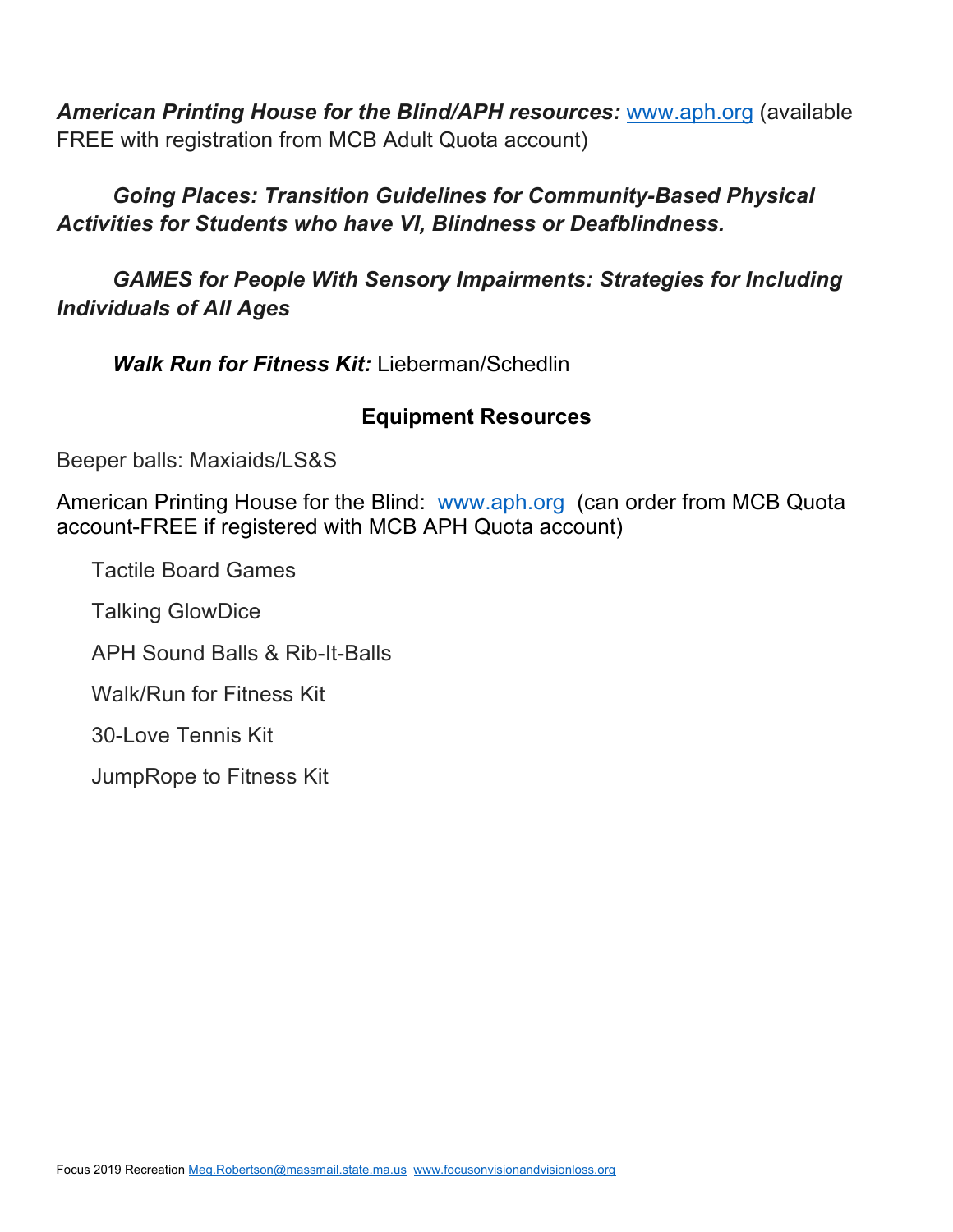## **Listening/Audio Resources**

Audio described movies

Audio Described Live theater (Check with theaters for schedule) Audio Described TV shows (Use of SAP Channel) Talking Books program: Perkins Library/Newsline Talking Information Center www.ticnetwork.org

# **Pedestrian Advocacy Groups**

AmericaWalks: http://americawalks.org/

WalkBoston: www.Walkboston.org

Complete Streets: https://smartgrowthamerica.org/progra m/national-completestreets-coalition/

Livable Communities: http://www.walklive.org/

# **Resources to Find a Personal Trainer**

National Strength & Conditioning Association: www.NSCA.com

National Academy of Sports Medicine: www.NASM.Org

American Council on Exercise: www.ACEFitness.org

American College of Sports Medicine: www.ACSM.org

Local YMCA or fitness facility

# **At Home Fitness**

**Set up a simple, functional exercise circuit: Push, Pull, Squat and/or** Step, Core, Cardio

**Use what you have:** Furniture, Stairs, Counters, Appliances, Hallways

# **Items to purchase:**

Inexpensive: Ball, Bands, TRX (Total Resistance Exercises equipment), Dumbbells (adjustable], Mat(s)

Costlier: Treadmill, Stationary bike, Rowing machine